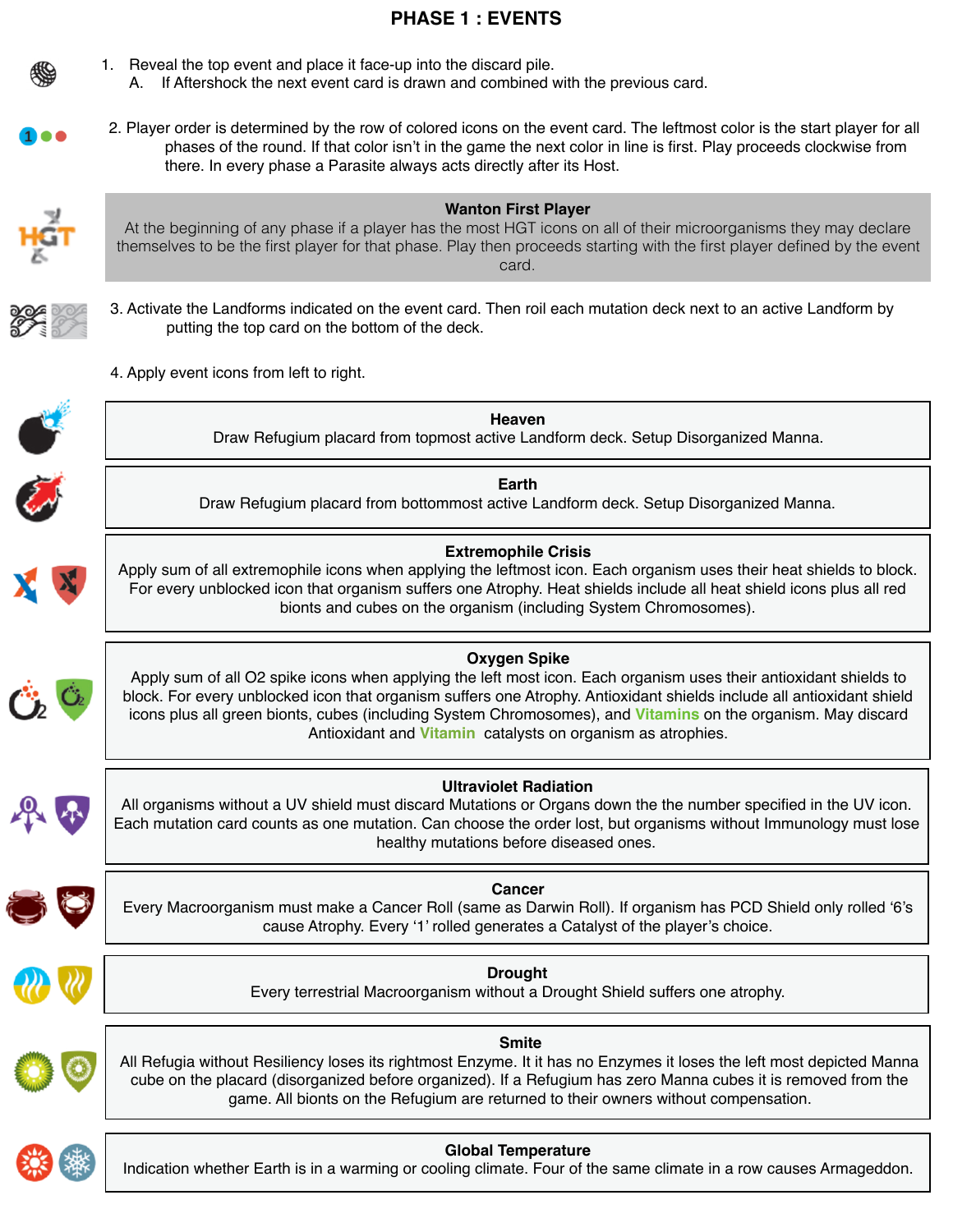### **PHASE 2 : ASSIGNMENT**

In player order each player may assign any or all of their Bionts and Catalyst disks using the listed options. Bionts can only be assigned from the player's pool or from any Refugium in an *active* row.

#### **A. ASSIGNING BIONTS AND CATALYSTS TO REFUGIA**

Assign one or more Bionts to a Refugium by placing them in the organized field. You may also assign one or more Catalysts from your pool to a Refugium by placing them in the leftmost Enzyme slots. Bionts and Catalysts may only be placed in a Refugium (1) in an active row, (2) in a row where you already have a Biont, or (3) in the home row of one of your organisms. You may also assign Bionts back to your pool from a Refugium.

#### **Home Row**

A Microorganism's home row is the Landform icon on the upper left corner of its placard. A Macroorganism's home row is the ocean if marine, or continent if terrestrial. A Parasite's home row is the same as its Host.

#### **Entropy Limit**

The number of Bionts a player may have on all Refugia is always at least one. If one of your Bionts lives in an organism with at least one green Chromosome or Organ you may have two Bionts assigned to Refugia. If you ever have more Bionts on Refugia than your Entropy Limit you must immediately remove one and receive a Catalyst in your color as compensation.



# If any of your organisms have a Mutation with the spore icon, you may assign to any row.

**Spore**

#### **Deep Hot Biosphere**

You must discard one Catalyst for each Biont you assign to the Deep Hot Biosphere.

#### **B. ATTACHING A PARASITE WITH A BIONT**

Attach your parasite on a side of your choosing to a Host in a foreign tableau or as a Hyperparasite in any tableau. The Host must be in the home row of one of your organisms or in an active row. The host must have at least one Mutation cube that can be stolen. Place the Parasite on the left of the Host. Assign one or two Bionts to it. Steal one or two Mutation cubes matching the colors on the Parasite card. The Host's Mutation cards are not flipped or lost. If the Host is a Macroorganism steal the Organ cubes. If the Host is another Parasite, the Hyperparasite steals the Host Parasite's Mutation cubes. If Parasite is a Polluter perform an Oxygen Spike attack (see Pollution in Purchases section)

#### **C. SUPPLANTING A PARASITE**

Supplant an existing Parasite by taking Mutation cubes of the Host and/or Disease cubes stolen by the current Parasite. Can only supplant if the new Parasite will end up with more Disease cubes than incumbent Parasite before supplanting. The supplanted Parasite may immediately attempt to attach to a new Host or supplant another Parasite using normal rules.

#### **D. ASSIGNING ANTIOXIDANTS**

Place a Catalyst disc directly on a Microorganism (not Parasites) or marine Macroorganism to help defend against O2 Spikes. Green Catalysts are Vitamins. All other colors are Antioxidants.

#### **E. MOVING BIONTS VIA HGT**



If any Microorganisms you have a Biont in contain an HGT icon, you move any of your Bionts from one Microorganism to another. You may move one Biont per HGT icon you have. Your Biont can move from any Microorganism to another Microorganism or Refugium in the home row of one of your Organisms or in an active row. You may also move your Biont to your pool. If you attempt to move into the Microorganism of a player that has more HGT icons than you that player may choose to block the move. If they do the Biont must move somewhere else, including where it came from. This still uses up the HGT move. If you move the last Biont out of an organism that organism goes extinct. If you move your last Biont out of one of your organisms containing foreign Bionts that organism becomes part of the foreign player's tableau. If there is more than one foreign Biont you choose who takes the organism.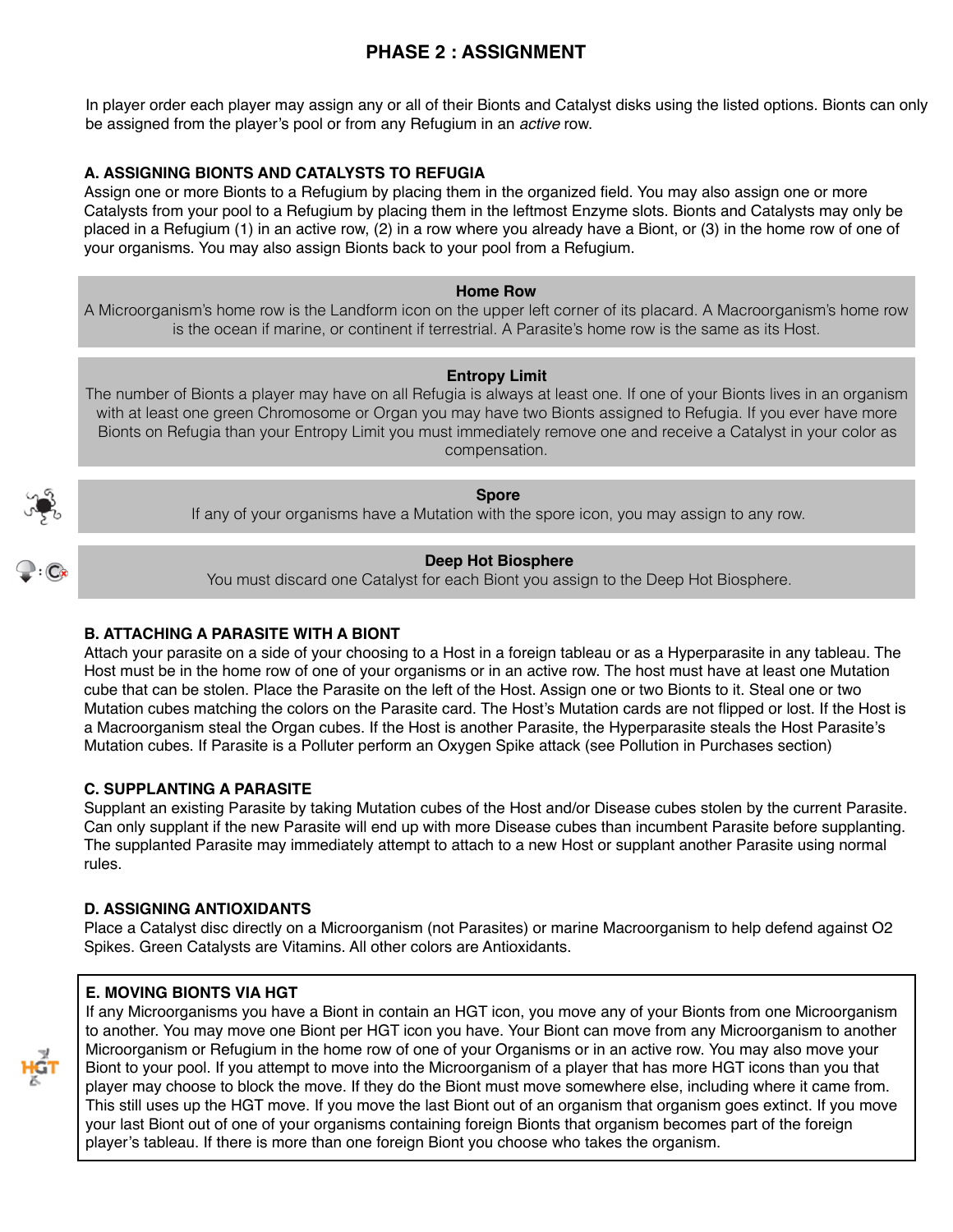### **PHASE 3 : AUTOCATALYTIC ROLL**

Starting with the top row going left to right, make Autocatalytic Rolls for each Refugium containing at least one Biont.

#### **1. IF CONTESTED, DETERMINE PROGENOTE**

If more than one player has Bionts on a Refugium, the color with the most Enzymes and Organized Manna is the Progenote. Break ties using the leftmost color in the Manna Structure. The Progenote rolls and makes all decisions.

#### **2. ROLL DICE**

Roll one die for every organized Manna cube and two dice for every Manna Biont. If uncontested and the the color of the Refugium matches your player color you may choose to re-roll ALL of the dice once.

#### **3. ANIMATION**

For every die that matches a life die face of the current Climate move one Manna cube from disorganized to organized.

#### **4. DEATH AND BIOSYNTHESIS**

Consult the uncovered spaces of the Enzyme row for Manna Death and Enzyme Death. For each matching die apply the appropriate effect. A single die CAN cause both Manna Death and Enzyme Death. All Manna Death resolves first.

#### **Manna Death + Biosynthesis**

For each Manna Death remove one Manna cube or Manna Biont from the organized field. A Biont is returned to its owner who receives a Catalyst of their color as compensation. A cube is returned to the disorganized field and a Catalyst of the same color is created. If the Refugium is uncontested the Catalyst goes to the pool of the roller. If it is contested the Progenote decides which other contestant on the Refugium gets the Catalyst. Each player can have at most 6/4/3 (2/3/4 players) of each color Catalyst. For every two Catalysts you can't earn, take one of any color.

#### **Enzyme Death**

For each Enzyme Death the rightmost Enzyme is returned to the soup.

#### **5. CREATION OF DARWINIAN LIFE**

If any doubles were rolled and at least one of your Bionts remains on the Refugium after applying the results of the previous steps you may optionally create life. Take the placard into your tableau. Discard all Enzymes and Disorganized Manna. Set aside Manna cubes and Bionts from the organized Manna field. Flip placard to its Microorganism side. Place set aside cubes and Bionts into matching fields. These are now the Chromosomes of the Microorganism.

### **PHASE 4 : DARWIN ROLL**

In player order make one Darwin Roll for each Microorganism (a Parasite rolls directly following its Host).

#### **1. ROLL**

Roll one die for every cube (including Mutation cubes) and two dice for every Biont on the Microorganism.

#### **2. SPECIFICITY RE-ROLLS**

You may re-roll one die for every yellow Chromosome on the Microorganism.

#### **3. BIOSYNTHESIS**

Earn the color of Catalysts specified. 1 for each triple rolled + each '1' earns 1 Catalyst per red Chromosome. Parasites generate Catalysts for their Host's pool.



#### **4. ERROR CATASTROPHE**

Every '5' or '6' rolled generates an error. Every blue Chromosome blocks one error. For every unblocked error suffer one Atrophy. If the Microorganism has the DNA Ability, only generate errors on every rolled '6'.



#### **Atrophy**

Loss of a Chromosome. Mutation cubes first, then Chromosome cubes, then Bionts, then Trophic Bionts. Ignore order if Organism has Immunology. If last Biont is removed the Organism becomes extinct. If a Macroorganism goes extinct consult rules (see Extinction in Glossary).

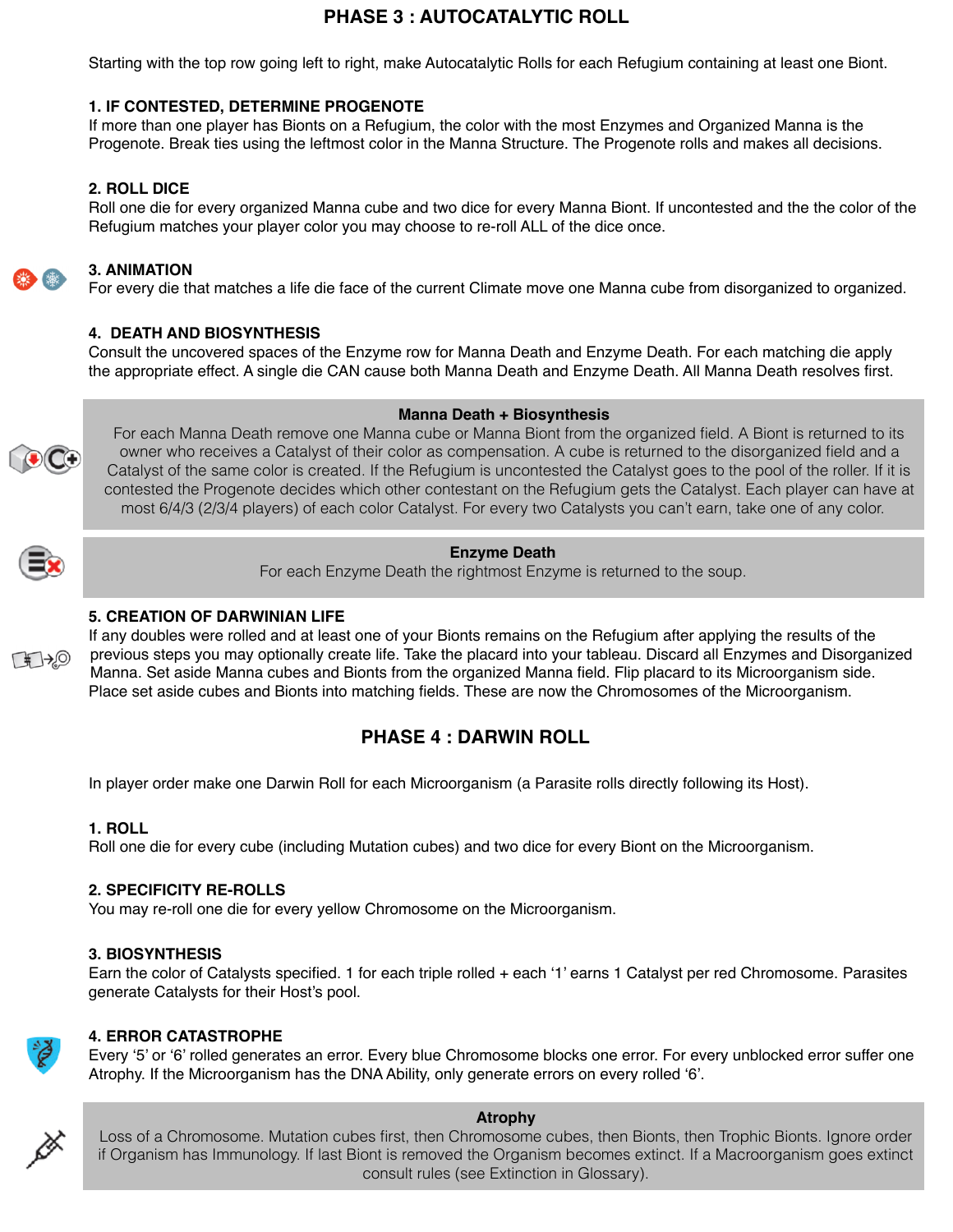### **PHASE 5 : PURCHASES**

In player order each player may make one purchase for an Organism for each Biont they have in the Organism. Foreign Bionts purchase directly after Organism owner's Bionts. Then Parasites purchase after that. Each purchase will cost a specific color Catalyst. Purchase options are listed below.

#### **Chemoselectivity**

For any purchase, you may pay two Catalysts of one color as any other color.

#### **Chameleon**

An Organism with one or more Chameleon icons may make any purchase with any single color Catalyst.

#### **Foreign Purchases**

Foreign Bionts, Parasites and Hyperparasites must make purchases using the Catalyst Pool belonging to the tableau where they reside. A Parasite can donate Catalysts to the pool of the tableau it resides in at any time. Foreign Bionts have access to the icon abilities of the Organism in which they reside. Parasites do not.

#### **A. NEW MUTATION PURCHASE**

To purchase a Mutation for a Microorganism pay a Catalyst matching the card's color and attach the card to the Microorganism. Place a matching cube from the soup on the indicated space. To be able to purchase a mutation the card must come from the top of a mutation deck in an active row or the home row of the organism. The abilities on the card become active starting in the next round.



### **Sex** If the Organism has the Sex ability, before purchasing, you may roil one Mutation deck in an active row or its home row. You may perform this action once for each sex icon you have.

#### **Spore**

If the Organism has the Spore ability it can consider any row its home row for purchases.



#### **Fission**

If the Organism has the Fission ability each Biont may make two sequential purchases instead of one.

#### **Pollution**

If you purchase, promote, or attach a Mutation or Parasite with the Pollution effect the Organism with the effect makes an immediate Oxygen Spike attack against all other Organisms that share its home row. The strength of the attack is equal to the number of green Chromosomes of the Polluter.

#### **B. PROMOTING A MUTATION**

To promote a mutation to its upgraded side spend a Catalyst matching the color in the upper right corner with the arrow. Flip the card over and place the matching cube on the indicated space. If the promotion is a Polluter perfom an oxygen spike attack as above.

#### **C. MACROORGANISM PURCHASE**

Spend any color Catalyst to upgrade a Microorganism into a *marine* Macroorganism. To purchase a Macroorganism the Organism must have Chromosome cubes (not Bionts) matching the prerequisite printed in the lower left corner of the card. Discard all of the matching prerequisite cubes to the soup. Place the Macroorganism card on top of the Microorganism placard. Any remaining Chromosome cubes are then placed on matching Organ spaces if able. Any cubes unable to be placed are discarded. Place your Biont on the lowest unoccupied Trophic Level among all Marine Macroorganisms. If all are occupied set the Biont to the side of the card for now (see below). Place any Foreign Bionts and Parasite Bionts on the matching color on the left hand side of the card. Any Bionts unable to be placed are returned to their owner with a matching Catalyst as compensation. Any Parasite on the card goes extinct and is returned to its owner. A Hyperparasite now becomes a Parasite of the Macroorganism. Discard all mutations to the bottom of the stack of the Organism's home row.

#### **Oxygen Crisis**

When the first Macroorganism is created remove event cards until only Proterozoic events remain.